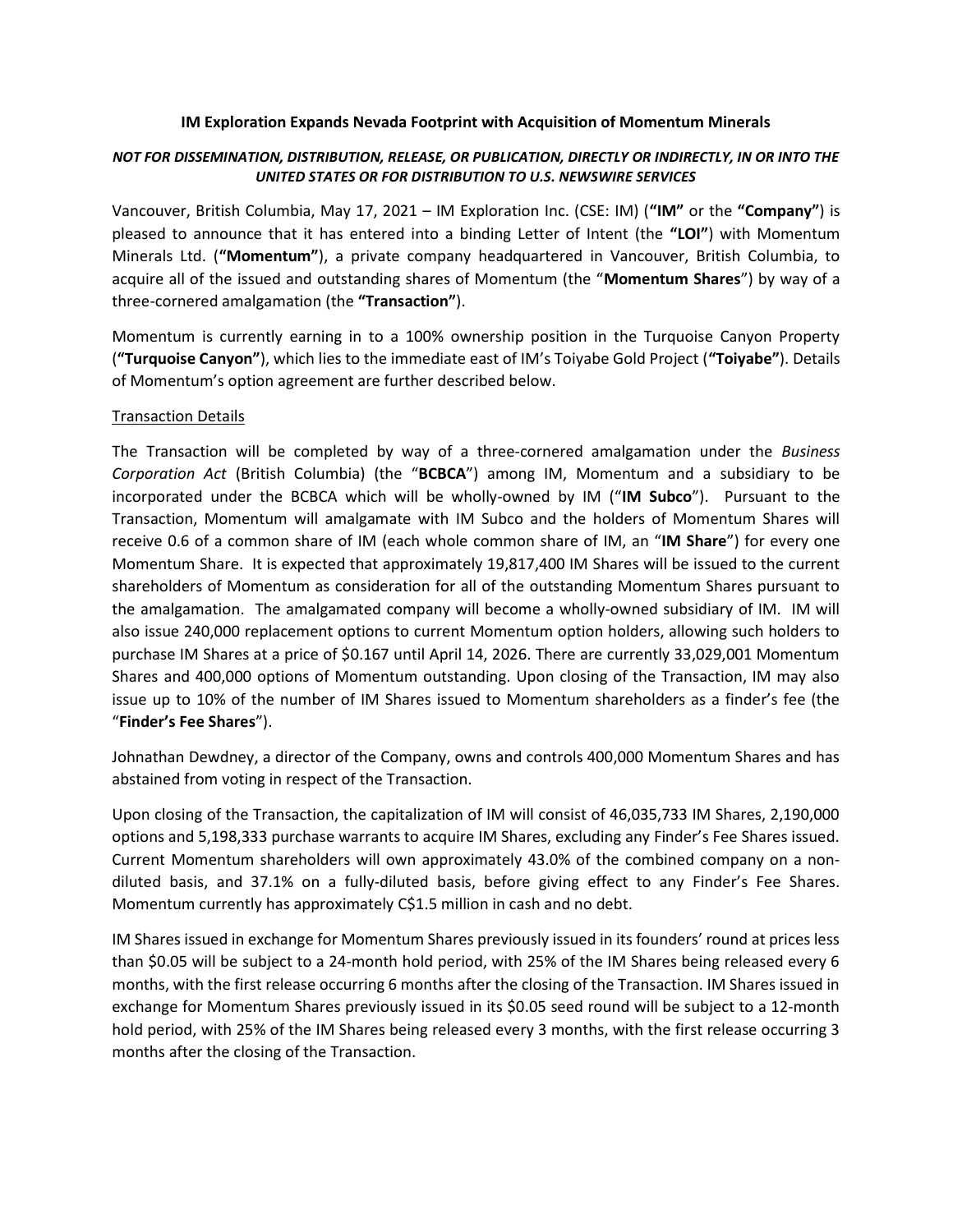All of the existing Board of Directors and management of IM will remain following the completion of the Transaction. Upon closing, Colin Moore, a current Director of Momentum, will be appointed President of IM.

Raymond Harari, CEO of IM, commented: "We are extremely pleased that we've come to an agreement to add another highly-prospective property to IM, in one of the top mining jurisdictions in the world. We welcome all current Momentum shareholders and are excited to continue unlocking value through the combined company."

Colin Moore, Director of Momentum, added: "Having both these properties under one corporate banner will allow us to take a methodical and holistic approach to exploration, and the combined land package provides an exciting base from which to grow."

Completion of the Transaction is subject to a number of conditions, including the following:

- satisfactory due diligence by each party of the other party;
- the parties entering into a definitive amalgamation agreement within 180 days of the date of the LOI;
- no material adverse change shall have occurred in the business, results of operations, assets, liabilities, financial condition or affairs of either party, financial or otherwise, between the date of the LOI and the completion of the Transaction;
- receipt by each party of all shareholder approvals necessary or desirable in connection with the Transaction;
- receipt of all necessary regulatory and third party consents, approvals and authorizations as may be required in respect of the Transaction, all such consents, acceptances and approvals to be on terms and conditions acceptable to the parties; and
- IM shall not be in default of the requirements of the Canadian Securities Exchange or any securities commission and no order shall have been issued and currently in effect preventing the Transaction or the trading of any securities of IM.

# About Momentum Minerals

Momentum is a private mining exploration company incorporated in British Columbia and headquartered in Vancouver. Momentum currently has the right to earn in to a 100% ownership position in Turquoise Canyon, through its option agreement with First Mining Gold Corp. ("First Mining"). Further details of the earn-in are laid out below.

In order to acquire a 100% ownership position in Turquoise Canyon, Momentum must pay First Mining up to C\$500,000, as follows:

- C\$25,000 in cash within 30 days of closing, which Momentum has paid;
- 1,000,000 Momentum Shares, which Momentum had issued to First Mining at C\$0.10 per Momentum Share. The value of such Momentum Shares shall be counted towards the payments owing to First Mining on August 21, 2021 (see below);
- C\$50,000 in cash or Momentum Shares to be paid by August 21, 2020. Momentum has paid the fee in Momentum Shares;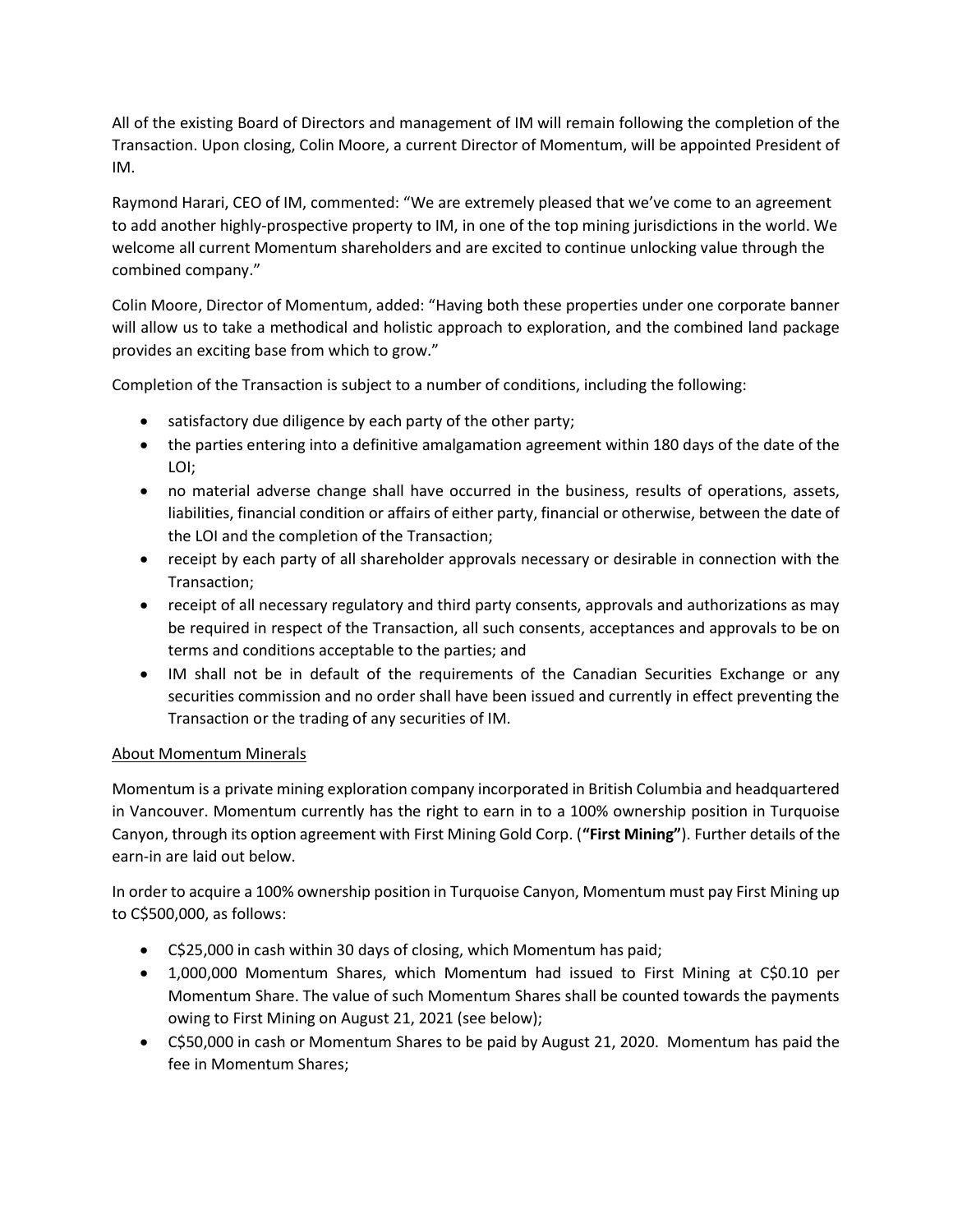- C\$150,000 in cash or Momentum Shares to be paid by August 21, 2021 and Momentum has paid \$100,000 in Momentum Shares to date;
- C\$137,500 in cash or Momentum Shares to be paid by August 21, 2022; and
- C\$137,500 in cash or Momentum Shares to be paid by August 21, 2023.

In addition to the payments listed above, Momentum will be required to incur exploration expenditures on the property totalling C\$750,000 over the 4-year option period, and must incur at least C\$50,000 in year 1 and C\$100,000 in year 2. To date, approximately C\$163,000 has been spent at the property, and a C\$183,000 exploration program has been planned for the summer of 2021.

First Mining will retain a 2% Net Smelter Royalty on the property, half of which (1%) can be bought back for  $C$1,000,000$  up until the 1<sup>st</sup> anniversary of commercial production.

## About Turquoise Canyon

The Turquoise Canyon Property is compromised of 188 unpatented lode claims in Lander County, Nevada and lies within the Battle Mountain – Eureka Trend, a 280 by 40-kilometer corridor known for hosting multiple large Carlin-type gold deposits. The property is located approximately 20 kilometers south of Barrick's North Pipeline Mine and 14 kilometers south-west of the Cortez Mine. Turquoise Canyon lies to the immediate east of, and contiguous to, IM's Toiyabe Project.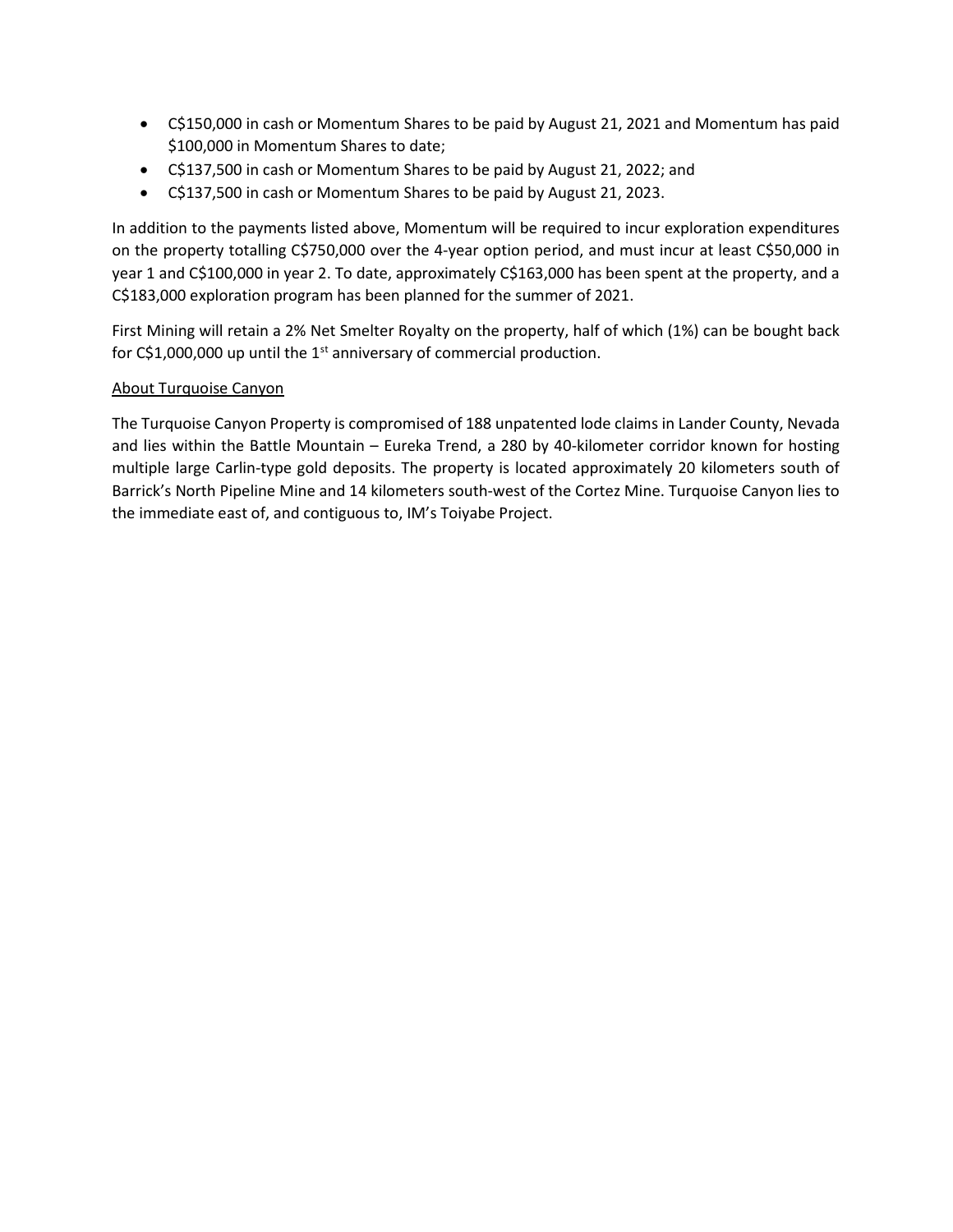

Figure 1: Turquoise Canyon Location (Ethos Geological, 2021)

Turquoise Canyon currently encompasses approximately 3,872 acres. In addition to the existing property area under option with First Mining, Momentum has staked an additional 9 claims totalling approximately 186 acres by the northern end of the property where an unclaimed gap existed between Toiyabe and Turquoise Canyon. Those claims are 100% owned by Momentum with no underlying future commitments. The consolidated land package upon closing of the Transaction will cover an area of approximately 7,358 acres, including 3,300 acres of the Toiyabe Project.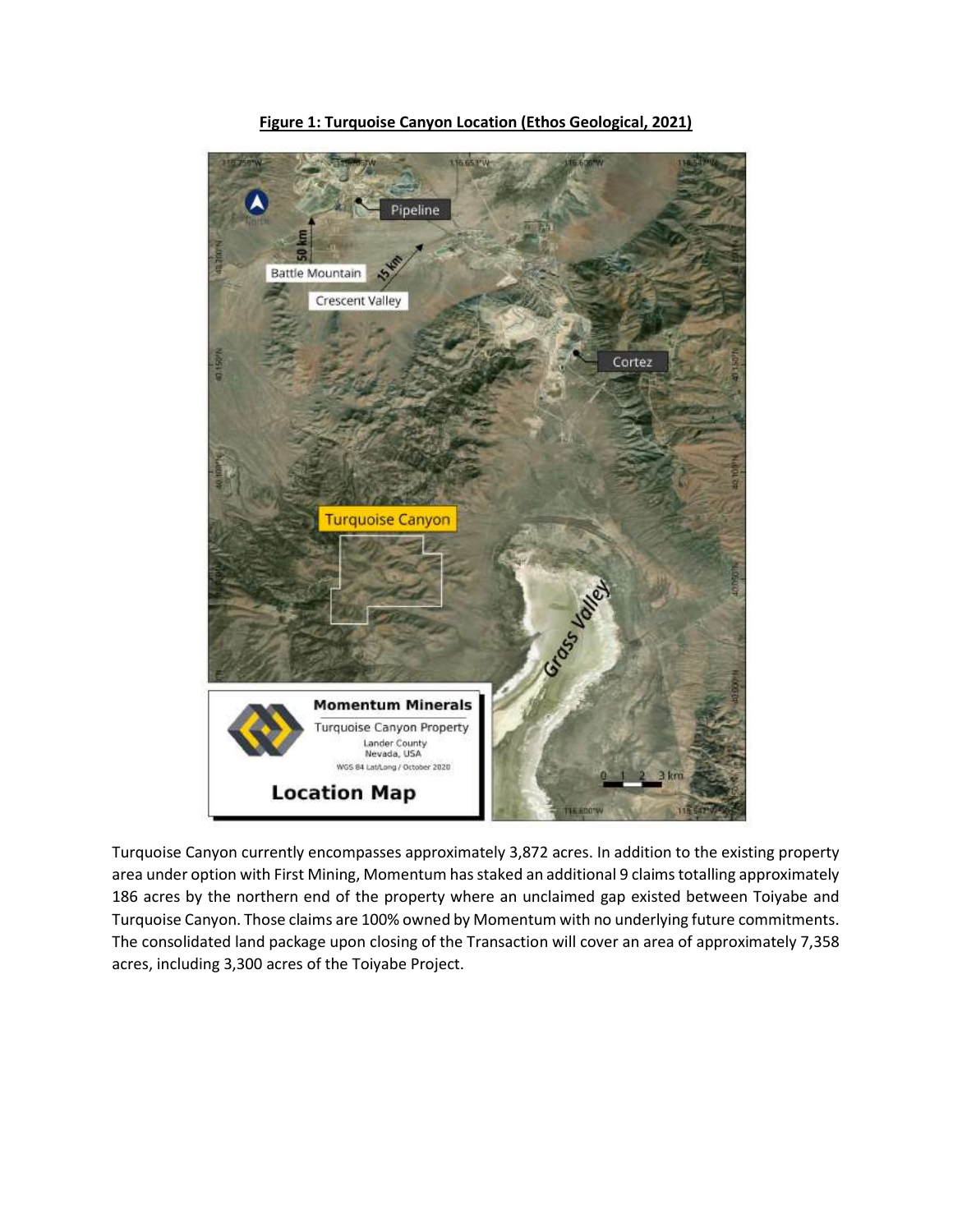## Figure 2: Consolidated Claim Block Outlines



A 43-101 Technical Report was prepared for Turquoise Canyon in February of 2021 by Ethos Geological. Exploration to date includes two IP lines, a gridded gravity survey, rock and channel sampling, geological mapping, and drone-based aerial mapping. IP lines resolved the boundary of the conductive Lower Plate underlying the Upper Plate, and sampling and mapping confirmed metal enrichment along prominent structures.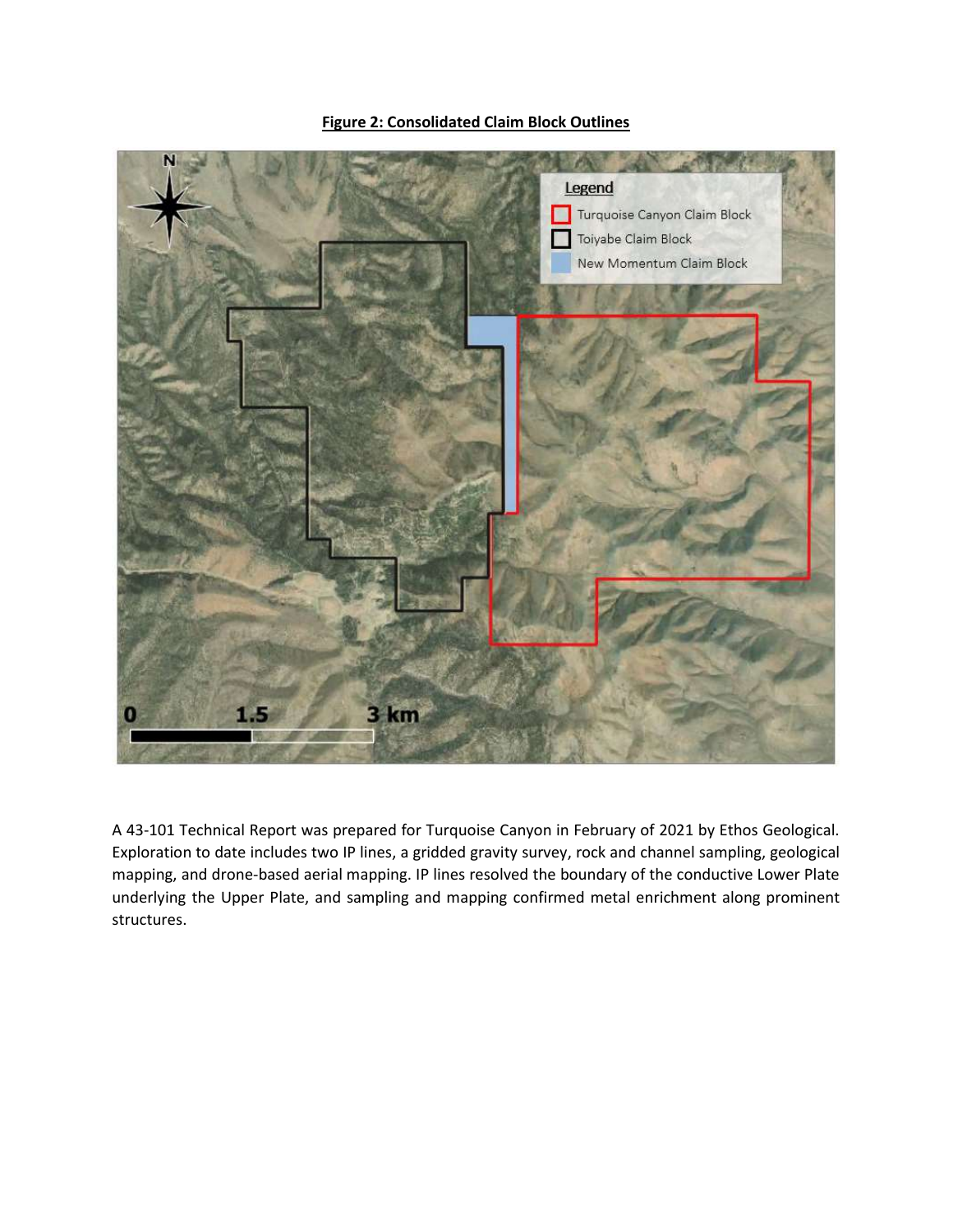

Figure 3: Local Gravity Anomalies (Ethos, 2021)

Upper Plate siliciclastics and Lower Plate carbonates form the regional geology. The Lower Plate hosts the majority of gold production in the Battle Mountain – Eureka Trend, in structurally and stratigraphicallycontrolled replacement bodies of disseminated gold mineralization referred to as Carlin-Type Gold Deposits. The assemblage of carbonate rocks to the west and southwest of the property have been mined in the past (Toiyabe-Saddle Mine) and drill tested (IM's Toiyabe Project), and dips to the east / northeast towards Turquoise Canyon. At Turquoise Canyon, the Upper Plate has been stacked over the prospective Lower Plate carbonates along the Roberts Mountain Thrust. Mineralization within the Upper Plate is exposed in outcrops, trenches, pits and cuts long a 2.5-kilometer altered zone with turquoise veining,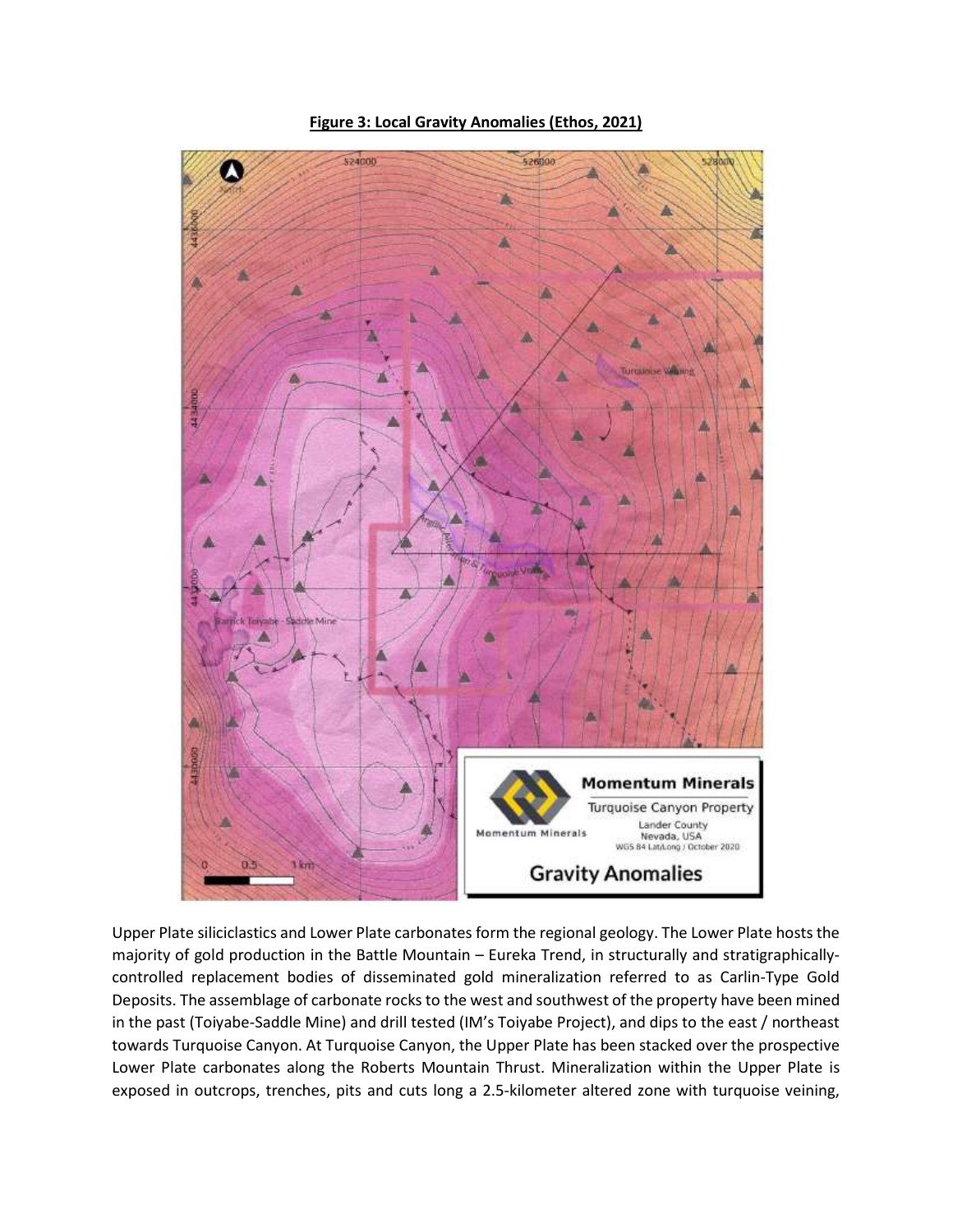indicating the potential for buried mineralizing systems within the Lower Plate at depth (Ethos Geological, 2021).

The Technical Report recommended that future exploration work at Turquoise Canyon consist of drilltesting the roots of the altered zones for feeder conduits that may have brought mineralization up along steep structures from the underlying carbonates. Prior to confirming anticipated drill targets, Momentum has planned an exploration program for the summer of 2021 that will consist of 13.5 line-kilometers of Induced Polarization (IP) through Toronto-based consulting firm Simcoe Geoscience, which will enhance the suite of available geological information at the property. Simcoe will also be analyzing all legacy data for reprocessing, modeling, and interpretation.

The technical information contained in this news release was reviewed and approved by Chris Osterman who is a Qualified Person under National Instrument 43-101 - Standards of Disclosure for Mineral Projects.

## About IM Exploration

The Company is a mineral exploration company, currently exploring for graphite, gold, and other minerals at its early-stage Mulloy Project in Northern Ontario and the Toiyabe Gold Project in Lander County, Nevada. From time to time, the Company may also evaluate the acquisition of other mineral exploration assets and opportunities.

For further information contact:

Raymond D. Harari President and Chief Executive Officer IM Exploration Inc. rdh@canaliscapital.com Tel: +507-6675-2221

The securities to be issued pursuant to the Transaction have not been, and will not be, registered under the U.S. Securities Act of 1933, as amended (the "U.S. Securities Act") or any U.S. state securities laws, and may not be offered or sold in the United States or to, or for the account or benefit of, United States persons absent registration or any applicable exemption from the registration requirements of the U.S. Securities Act and applicable U.S. state securities laws. This news release shall not constitute an offer to sell or the solicitation of an offer to buy securities in the United States, nor shall there be any sale of these securities in any jurisdiction in which such offer, solicitation or sale would be unlawful.

The Canadian Securities Exchange has neither approved nor disapproved the contents of this news release. The Canadian Securities Exchange does not accept responsibility for the adequacy or accuracy of this news release.

Certain information set forth in this news release may contain forward-looking statements that involve substantial known and unknown risks and uncertainties, including, but not limited to, the completion of the Transaction and related matters. These forward-looking statements are subject to numerous risks and uncertainties, certain of which are beyond the control of IM Exploration Inc., including, but not limited to, the impact of general economic conditions, industry conditions, volatility of commodity prices, risks associated with the uncertainty of exploration results and estimates, currency fluctuations, dependency upon regulatory approvals, the uncertainty of obtaining additional financing and exploration risk. Readers